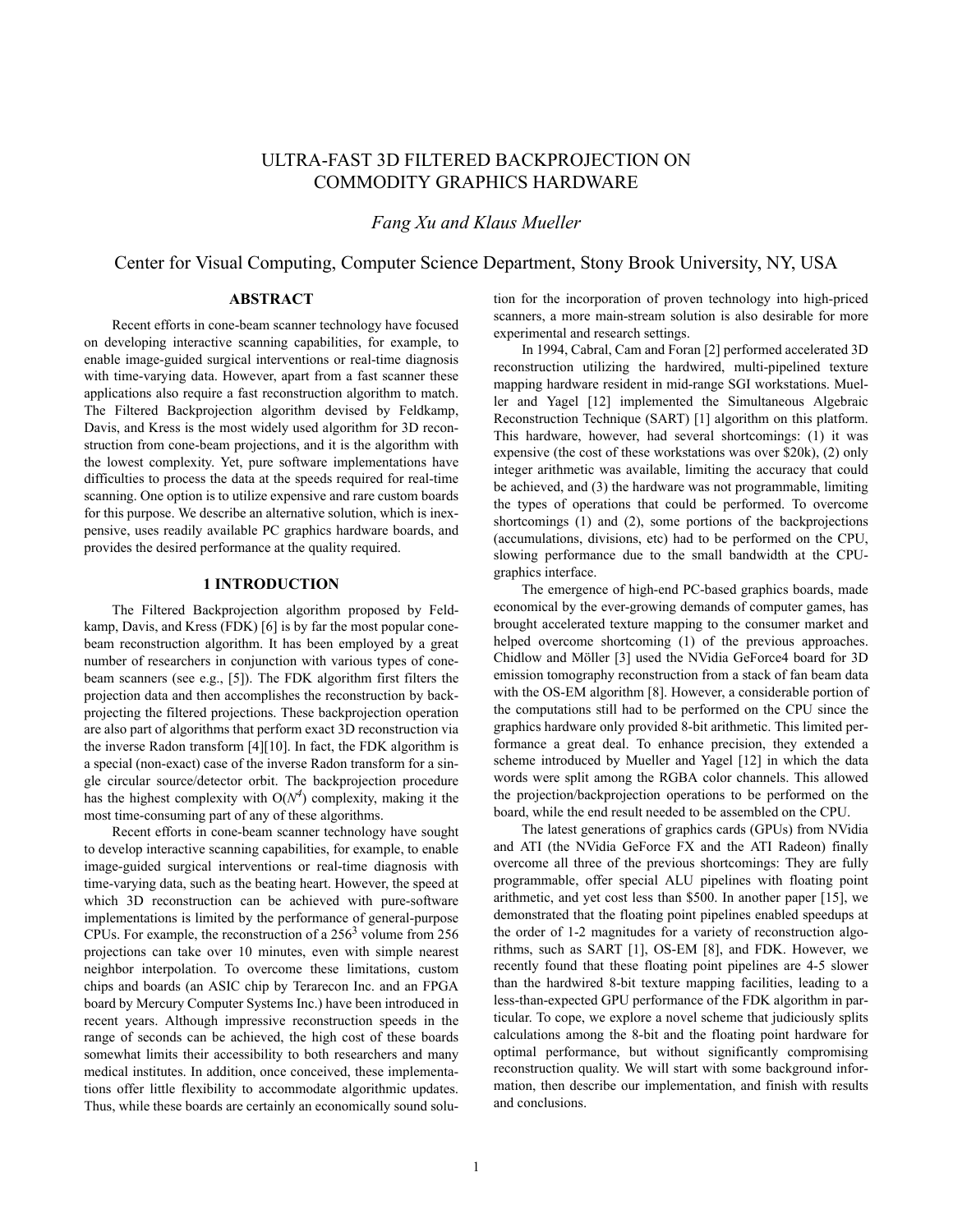### **2 BACKGROUND**

# **2.1 The FDK algorithm**

The FDK projection geometry is illustrated in Fig. 1, while the algorithm is written as follows:

for each projection *projk* // perform filtering weight pixels by *a/b* ramp-filter each column (*yd* direction) // perform backprojection for each grid voxel  $v_i$ project *vj* onto image along cone-beam rays interpolate voxel update *dvj* weight  $dv_j$  by depth factor  $c_j$   $dv_j = dv_j \cdot c_j$ add result to grid voxel:  $v_j = v_j + dv_j$ 

where the depth weighting factor  $c_j$  is:

$$
c_j = \frac{a^2}{(a + \sqrt{v_{jy}^2 + v_{jz}^2} \cos(\varphi - \varphi_k))^2}
$$
 (1)

This depth factor is independent of the (axial) *x*-coordinate.

### **2.2 Graphics hardware fundamentals**

Graphics objects are typically composed of polygon meshes, where additional surface detail can be modeled by affixing (or *mapping*) images (or *textures*) of the desired detail onto the polygons during the rendering phase. Texture mapping is an efficient way to provide intricate surface detail without increasing an object's



Figure 1: FDK projection geometry.

polygon count, and graphics hardware is highly optimized to perform texture mapping very fast, even under perspective distortion [7]. There are two main stages in a graphics pipeline: the *geometry processing stage* and the *polygon rasterization stage*. In the former, the geometric information, i.e., the polygon vertex coordinates, are transformed to determine their screen space coordinates. Then, in the rasterization stage these projected vertices are connected to form the (projected) polygon, whose content is filled (or *rasterized*), combining colors interpolated from the polygon's vertex attributes and from the mapped texture. The pixels so generated are called screen *fragments*. Graphics processors gain their high polygon throughput rates (close to 400M/s) by providing highly parallel, hardwired logic for both geometric processing and rasterization. However, while (parts of) these computations are performed at floating point precision internally, the precision of the output fragments (i.e., their RGBA color and opacity values) has always been 8 bit (12 bit on the SGIs). As was stated above, this limited the utility of the hardware for CT applications. Fortunately, the latest hardware has added a second data path for both rasterization and geometric processing – a set of fully programmable float-

ing point pipelines, that, similar to the hardwired units, operate in SIMD (same instruction, multiple data) mode. It turns out, however, that, while still much faster than a CPU, these floating point pipelines are about 4-5 time slower than the rasterizers (as well as the geometry processors), which, in part, is due to the higher memory bandwidth required for the 4-byte floating point data. It seems therefore desirable to distribute the workload to the hardwired rasterizers as much as possible, whenever 8-bit precision can be tolerated.

GPUs, such as the NVidia FX 5900 or ATI 9800 are considered *stream processors* [9]. Each of the 8 parallel pipelines can accept up to 16 different input vectors or *streams* (stored in 2D textures), perform a computation on them, and produce an output stream, which is also stored into a 2D texture. GPUs are considerably faster than CPUs for stream-computations, due to their high memory bandwidth, and their highly parallel and pipelined SIMD architecture. Finally, additional task-parallelism can be gained from performing simultaneous calculations in the RGBA channels of the pipelines. Thus, any algorithm that features long loops of independent operations can fully benefit from the high-performance stream architecture that GPUs can offer, and the FDK reconstruction method is such an algorithm.

## **3 IMPLEMENTATION**

### **3.1 General algorithm**

To illustrate our implementations, we rewrite the FDK method in vector notation:

$$
V = \sum_{\varphi \in S} B(F(P_{\varphi}))
$$
 (2)

where  $F$  is the filtering operator,  $B$  is the backprojection operator,  $V$ is the reconstructed volume, *S* is the number of projections in the set, and  $P_{\varphi}$  is the projection image taken at angle  $\varphi$ . We currently perform  $\vec{F}$  on the CPU since it is a less costly  $O(N^2)$  algorithm per projection, and we intend to keep all computational units busy. Once filtered (and scaled to 8 bit), the projections are streamed into the GPU. The overhead is minimal since the loading of the GPU's texture memory can occur simultaneously with GPU calculations.

We have mentioned before that the GPU's hardwired 8-bit rasterizers are significantly faster than the GPU's floating point units. Thus we would like to use them as much as possible. The most compute intensive portion of the remaining part of equation (2) is the backprojection, since it requires bilinear interpolation. In many applications, the projection images obtained from the scanner are 8-bit (we shall address the case of 12-bit and 16-bit images later). We do not require the interpolation to return results at significantly higher accuracy (note that this may be different for iterative algorithms). Thus there is a real potential for using the hardwired rasterizers for the backprojection. The accumulation, however, must be executed in floating point precision since the range of values is likely to overflow 8 bits.

Our general algorithm is illustrated in Fig. 2. To avoid excessive context switching between 8-bit projections and floating point summing, we process the volume slice-by-slice. We start by initializing a large 2D texture, with *S* 2D tiles of size  $N^2$  each. Using the backprojector described later, we backproject each image with the viewing geometry set appropriately to the current volume slice and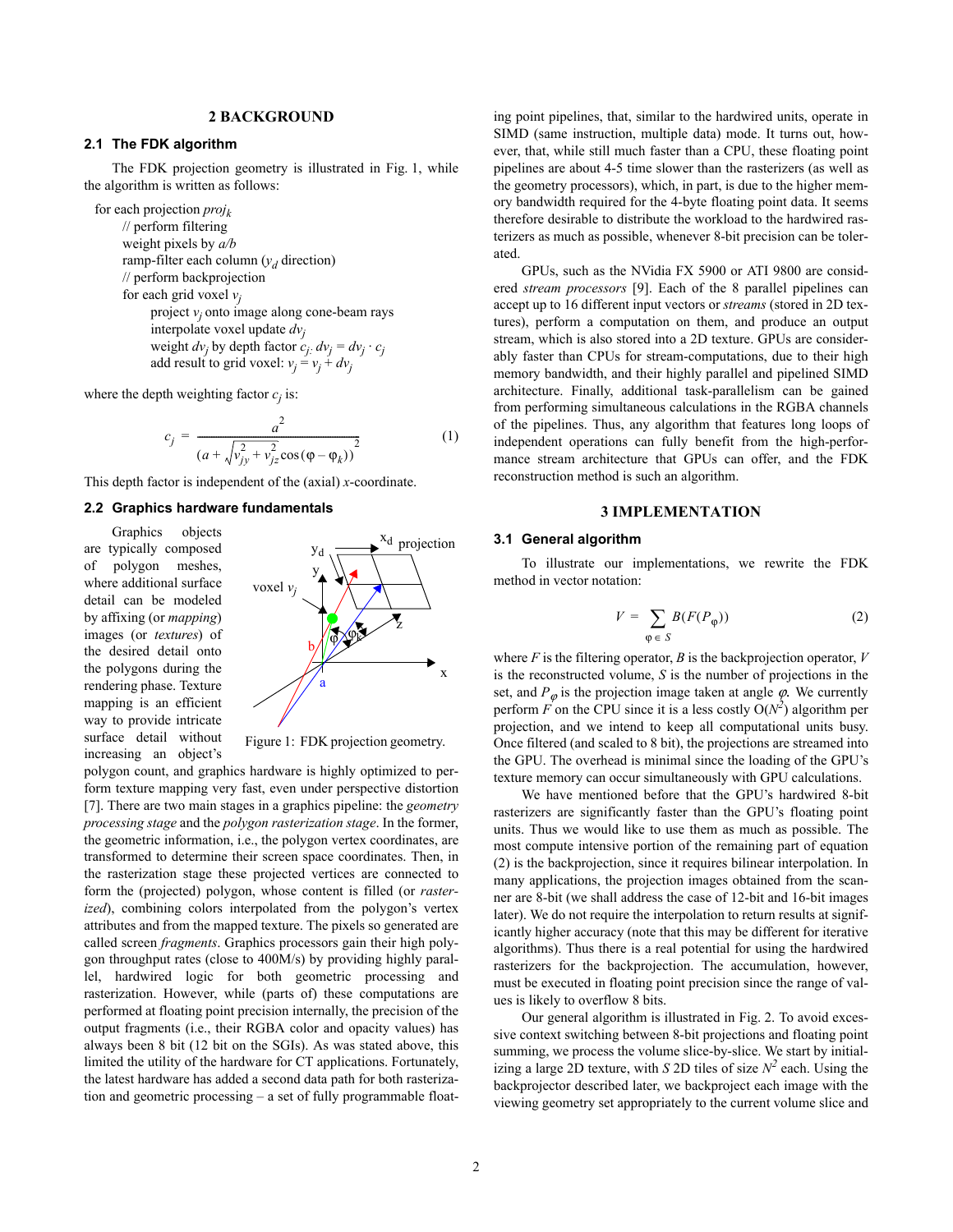

Figure 2: FDK hardware implementation overview. All steps to calculate one volume slice (shown in red) are shown.

the projection angle  $\varphi$ . We store each backprojection result in the proper tile. Once all *S* projections have been backprojected, we sum the tiles as a vector add in the floating point pipelines. Currently, GPUs allow us to add 10 vectors in one pass. Thus, if *S*=128, we can complete the backprojection of one volume slice in 128 8-bit passes, one context switch, 13 floating-point passes, and another context switch to proceed to the next slice.

The volume slices are represented

as 2D textures mounted onto a stack of parallel polygons (see Fig. 2). Although it is easy to forward project such a volume under perspective (cone-beam) geometry, it is much more difficult to achieve backprojection with this direct approach, since now the "screen" is formed by the polygon and the line of slight is not perpendicular to this screen (Fig. 3). We shall now describe two methods that achieve this backprojection.



Figure 3: Perspective projection.

#### **3.2 Backprojection via projective textures**

The first method is the "inverse" of the forward projection of Fig. 3, but uses an indirect projection mode called *projective textures* [14]. It works similar to a slide projector (see Fig. 4). This method is described in detail in [12]. Briefly, the backprojected image forms the "slide", which is perspectively projected onto the "screen" formed by a polygon that is placed at the location of the volume slice to be updated. The "slide projection" is then "viewed" in parallel projection mode on the screen (i.e., it is rasterized into the framebuffer). Here, the perspective transform is given by the



Figure 4: Backprojection with projective textures.

viewing geometry at which the projection was originally obtained from the scanner. A downside of the method is that two texture stacks are needed, one for each major projection direction, and that these texture stacks have to be merged at the end.

#### **3.3 Backprojection via texture spreading**

In the projective texture approach an entire 2D texture must be accessed/streamed through the pipeline during each backprojection (compare Fig. 3). This can cause bottlenecks when the memory bandwidth is less than the compute bandwidth. An alternative backprojection approach is *texture spreading,* which minimizes the required memory bandwidth. Instead of 2D projective texture sampling, this approach spreads a 1D texture across the frame buffer and updates the horizontal slices (the *y*-axis stack, green slice in Fig. 2) instead of the vertical slices (the *x*-axis and *z*-axis stacks, red slice in Fig. 2). This also eliminates the need for the texture stack merge that arises with projective textures.

In a parallel projection geometry, each volume slice along the vertical axis corresponds to a single row of the projection data. The resulting spreading operation can be implemented by mapping the 1D texture line endpoints to the near and far end of the volumes slice's polygon (Fig. 5a). Off-axis projections can be implemented by rotating the slice polygon first and then projecting it to the screen, texture-mapped as just described (Fig. 5b). This will only require the fetch of a single texture line from GPU memory, which optimizes the required memory bandwidth. We extend this basic approach, first introduced in [3], to cone-beam backprojections. It can be achieved by a cone- and fan-angle conformant mapping of the slice polygon vertices into the texture space of the backprojected image (see Fig. 5c). Although now perhaps 4-5 lines of the texture needs to be fetched per slice (Fig. 5d), depending on the volume size and the cone-angle, the required bandwidth is only a



Figure 5: Backprojection with texture spreading: (a) backprojection result for parallel beam (spreaded row); (b) backprojection for parallel beam at an off-angle position; (c) general backprojection for cone-beam geometry; (d) side view for cone-beam geometry.